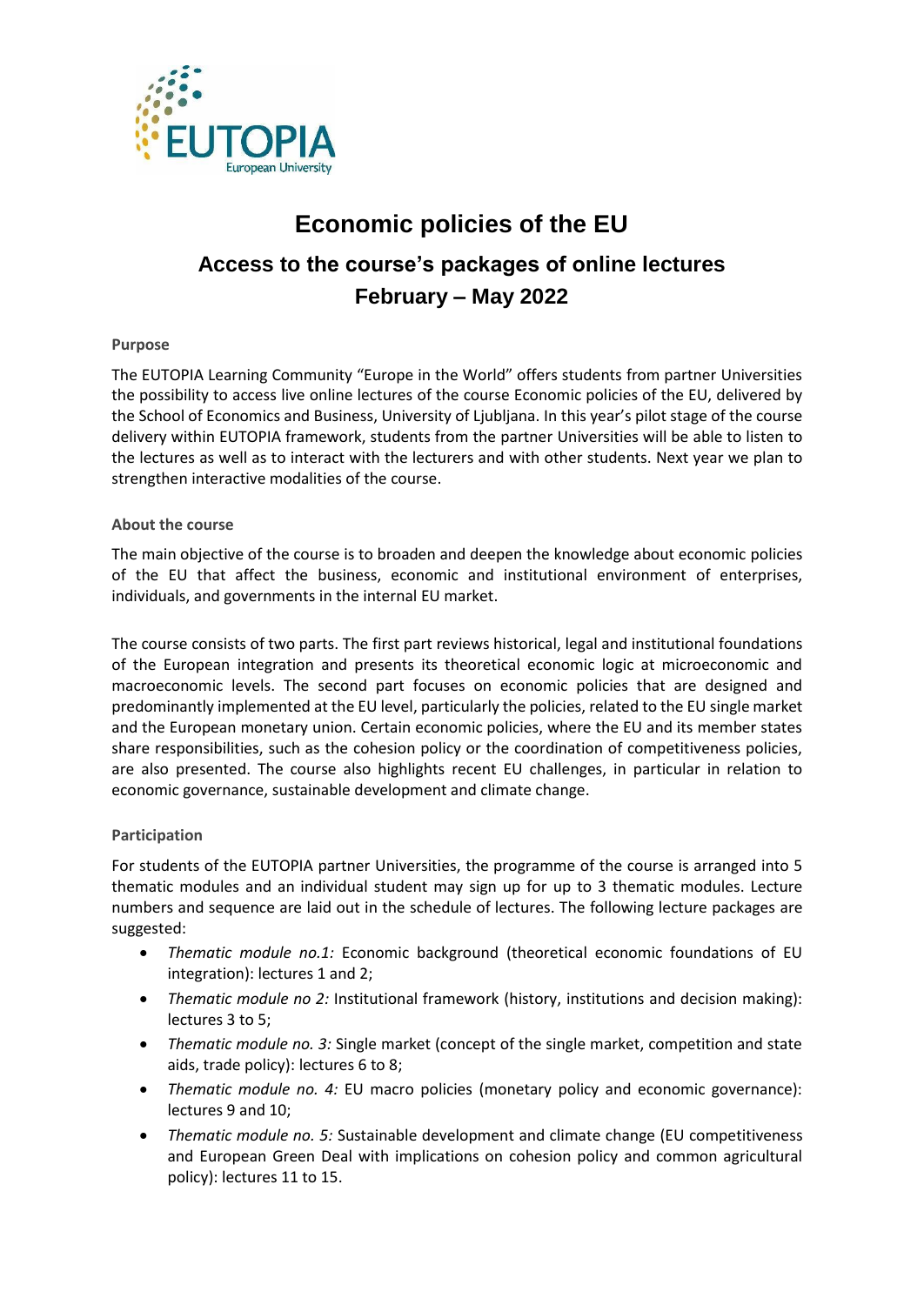Information about the course will be made available to students from the partner Universities of the EUTOPIA Learning Community "Europe in the World" through EUTOPIA coordinators. Students interested in one and up to three thematic modules should register for individual modules directly at the School of Economics and Business, University of Ljubljana by filling out the enrolment questionnaire at the link that was made available to the EUTOPIA coordinator at your respective University.

The following deadlines apply for registration:

- **For enrolment into thematic modules 1 and 2, students must register by Wednesday, 9 February at the latest;**
- **For enrolment into thematic modules 3 – 5, students must register by Wednesday, 9 March at the latest.**

The host University (School of Economics and Business, University of Ljubljana) will make the Zoom link available to the EUTOPIA network for each individual module. This link will be shared with the participating students through their home Universities. Students must have Zoom installed to access the lectures and will be required to enter their email address for the lectures in Zoom. To verify their participation, students should use the same email address to register for the lectures and to access the lectures in Zoom.

Students should always attend lectures on time. Based on proper registry, students can obtain a certificate of participation from the host institution, but no ECTS.

### **Schedule of lectures**

Online lectures are held on Mondays at 15:00 according to the schedule of lectures. Each lecture lasts 90 minutes.

The table below shows the expected schedule of lectures for the course Economic policies of the EU.

| Lecture        | Date  | Topic                                                        | Lecturer    | <b>Thematic module</b>                        |
|----------------|-------|--------------------------------------------------------------|-------------|-----------------------------------------------|
| $\mathbf{1}$   | 14.2. | Introduction/Microeconomics of the EU                        | Rant        | Economic background                           |
| $\overline{2}$ | 21.2. | Macroeconomics of the EU                                     | Rant        |                                               |
| $\overline{3}$ | 28.2. | <b>EU history</b>                                            | <b>Mrak</b> |                                               |
| $\overline{4}$ | 7.3.  | <b>EU decision making</b>                                    | <b>Mrak</b> | Institutional framework                       |
| 5              | 14.3. | <b>EU</b> institutions                                       | <b>Mrak</b> |                                               |
| 6              | 21.3. | Overview of EU policies and the Single European market       | Rant        |                                               |
| $\overline{7}$ | 28.3. | EU competition and state aids policies                       | <b>Mrak</b> | Single market                                 |
| 8              | 4.4.  | EU trade policy                                              | Zajc-Kejžar |                                               |
| 9              | 11.4. | EU monetary policy                                           | Rant        | EU macro policies                             |
| 10             | 15.4. | EU economic governance and financial supervision             | Rant        |                                               |
| 11             | 22.4. | Competitiveness policy and sustainable development of the EU | Mrak        |                                               |
| 12             | 25.4. | EU environmental policy and the European Green Deal          | Rant        |                                               |
| 13             | 9.5.  | EU cohesion policy and post-pandemic recovery                | <b>Mrak</b> | Sustainable development and<br>climate change |
| 14             | 16.5. | Common agricultural policy                                   | <b>Mrak</b> |                                               |
| 15             | 23.5. | EU sustainable finance framework                             | Rant        |                                               |